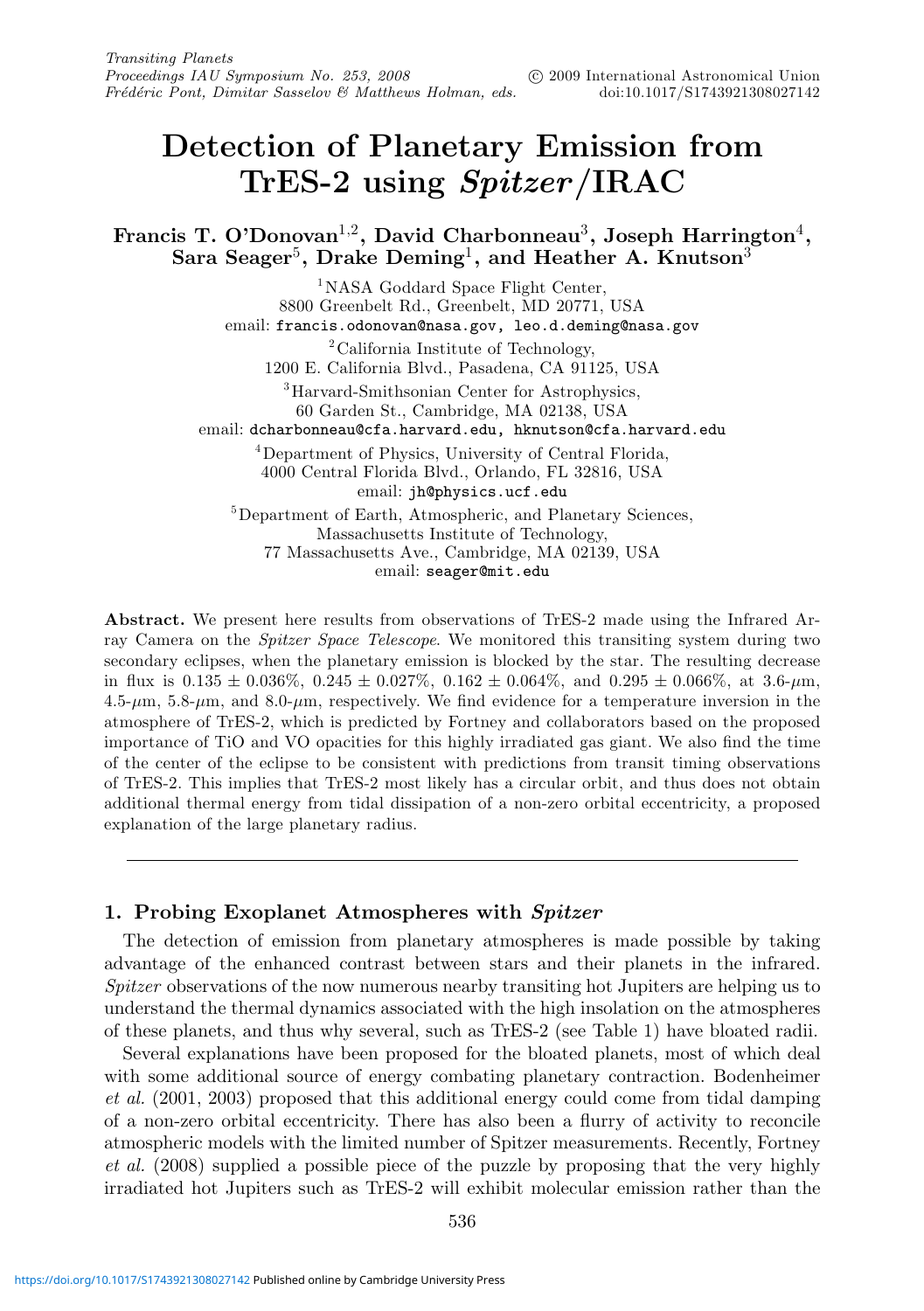| Table 1. TrES-2 System and Planetary Parameters. |  |
|--------------------------------------------------|--|
|--------------------------------------------------|--|

| Parameter                 | Value                         | Reference      |
|---------------------------|-------------------------------|----------------|
| $V \text{ (mag)}$         | $11.411 \pm 0.005$            | 1              |
| $J \; (mag)$              | $10.232 \pm 0.020$            | 2              |
| $J-K_s$ (mag)             | $0.386 \pm 0.030$             | $\overline{2}$ |
| $R_{\star}$ $(R_{\odot})$ | $1.003 \pm 0.027$             | 3              |
| $M_{\star}$ $(M_{\odot})$ | $0.98 \pm 0.11$               | 3              |
| $R_p$ $(R_{\rm Jup})$     | $1.222 \pm 0.038$             | 3              |
| $M_p$ $(M_{\text{Jup}})$  | $1.28 + 0.09$                 | 3              |
| $R_n/R_*$                 | $0.1253 \pm 0.0010$           | 3              |
| <sub>b</sub>              | $0.8540 \pm 0.0062$           | 3              |
| $i\binom{\circ}{ }$       | $83.57 + 0.14$                | 3              |
| $T_c$ (HJD)               | $2,453,957.63479 \pm 0.00038$ | 3              |
| P(d)                      | $2.470621 \pm 0.000017$       | 3              |

Notes:

<sup>1</sup> O'Donovan et al. (2006)<br><sup>2</sup> 2MASS Catalog<br><sup>3</sup> Holman et al. (2007)

expected absorption at the IRAC wavelengths, a result of a temperature inversion in their atmospheres (see Figure 1 of Fortney et al. 2008).

## **2. Observations and Analysis**

We observed TrES-2 during two separate secondary eclipses, and employed all four Infrared Array Camera (IRAC) bandpasses. We obtained 1073 images (10.4s exposures) at 4.5- $\mu$ m and 8.0- $\mu$ m on UT 2006 Nov 30, and 2130/1065 images (1.2s/10.4s) at 3.6- $\mu$ m and  $5.8\text{-}\mu\text{m}$  on UT 2007 Aug 16.

We then examined the Basic Calibrated Data images for our observations. These were dark current-subtracted, flat-fielded and corrected for nonlinearity by the *Spitzer Sci*ence Center. We converted the Julian date corresponding to the mid-exposure of each observation to a Heliocentric Julian date, accounting for the light travel time between the Sun and *Spitzer*. Using a circular aperture with a 3-pixel radius, we then measured the flux from our target. We selected this radius as the radius that produced the smallest out-of-eclipse photometric rms.

Using code based on Mandel  $\&$  Agol (2002), we generated models of the four secondary eclipses (without limb darkening effects). For the  $3.6-\mu m$  and  $4.8-\mu m$  data, we accounted for the known intra-pixel variability (see, e.g., Knutson *et al.* 2008) using a quadratic function of the x- and y- pixel positions. We also corrected for a linear trend in the  $5.8-\mu m$ and  $8.0-\mu m$  fluxes. We computed the best-fit parameters and corresponding errors for our models using the Markov-Chain Monte Carlo method (see, e.g., Winn et al. 2007) with  $10<sup>6</sup>$  steps. The resulting corrected fluxes and best-fit model eclipses are shown in Figure 1. The time  $(T_s)$  of secondary eclipse for these models is that predicted assuming the ephemeris from Holman *et al.* (2007); we did not allow timing variations. However, we also performed a separate fit of the  $8.0\text{-}\mu\text{m}$  data, where we allowed such variations.

#### **3. Preliminary Results**

As is evident from Figure 1, the  $3.6-\mu m$  and  $4.5-\mu m$  corrected fluxes display linear trends, which must be accounted for in future analysis. Similar trends have been noted in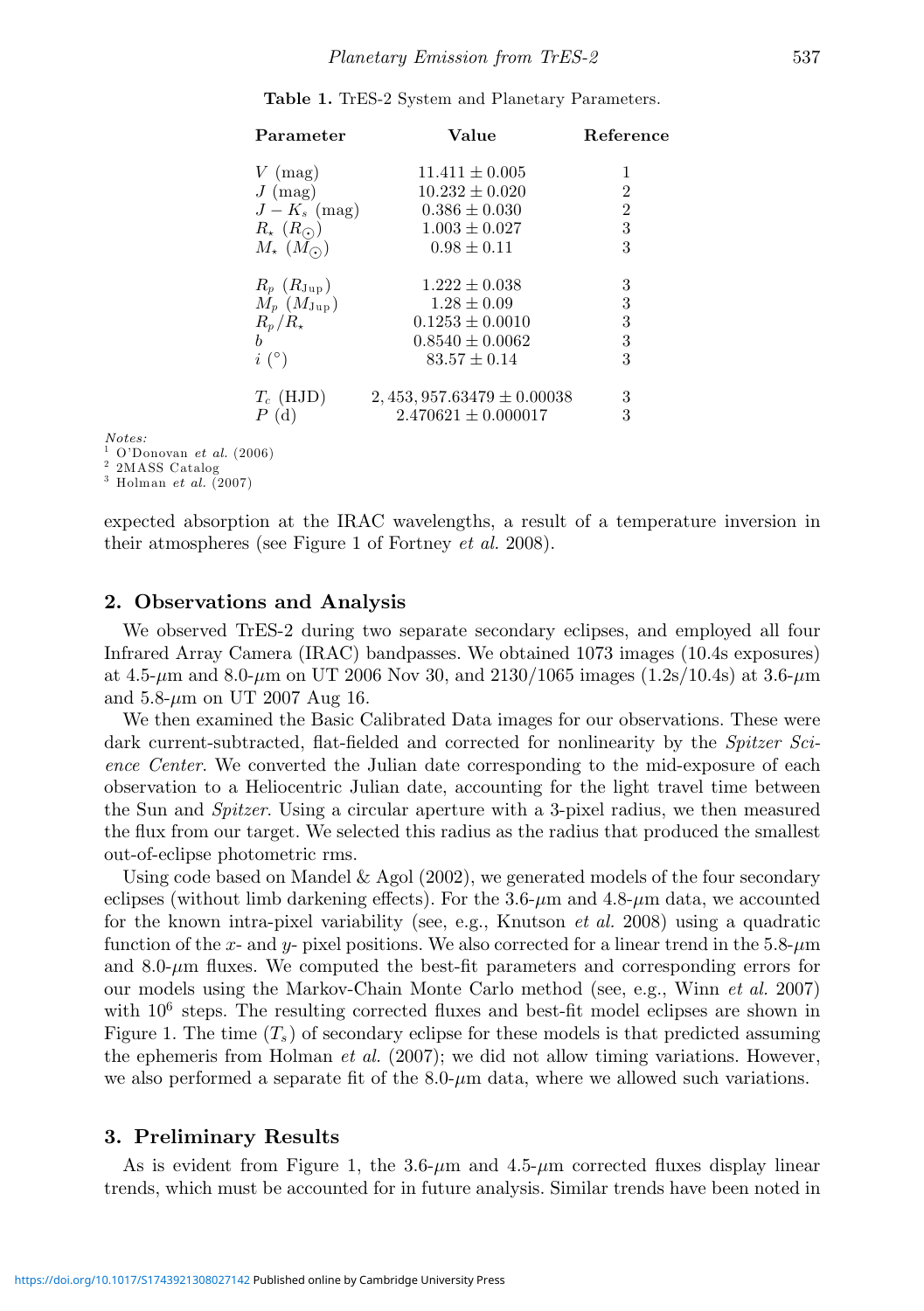the analysis of the *Spitzer* observations of TrES-4 (Knutson *et al.*, in prep.). Nevertheless, our current results allow us to compare the measured fluxes from TrES-2 with those expected from models. Figure 2 shows a simple model of the TrES-2 planet-star flux ratio, assuming a blackbody temperature of  $T_{eq} = 1500 \text{ K}$  for the planet and a Kurucz spectrum at  $T_{eq} = 5950 \text{ K}$  for the star. Our IRAC fluxes are overplotted, and appear to be mostly consistent with the model. However, there does appear to be evidence of emission at  $4.5-\mu m$ . Such emission would imply a temperature inversion in the atmosphere of TrES-2, as predicted by Fortney et al. (2008).

From our study of the timing variability of the secondary eclipse, we computed a timing offset of  $-3.6 \pm 5.8$  minutes, corresponding to an upper limit for the eccentricity of  $e \cos \omega = 0.00145 \pm 0.00096$ , where  $\omega$  is the longitude of periastron. Our observations are thus consistent with a negligible orbital eccentricity for TrES-2, which therefore must have another source of energy to explain its bloated radius.

## **4. Future Work**

Our future analysis will involve improving our data analysis to reduce the systematic errors, and investigating the linear trend at  $3.6-\mu m \& 4.5-\mu m$ . We will also perform a



**Figure 1.** Relative fluxes from the TrES-2 system at the IRAC bandpasses, binned and plotted versus the time from the predicted center of eclipse  $(T_s)$ . We have accounted for some linear trends and intra-pixel variability in the fluxes. Superimposed are our best-fit model eclipses.